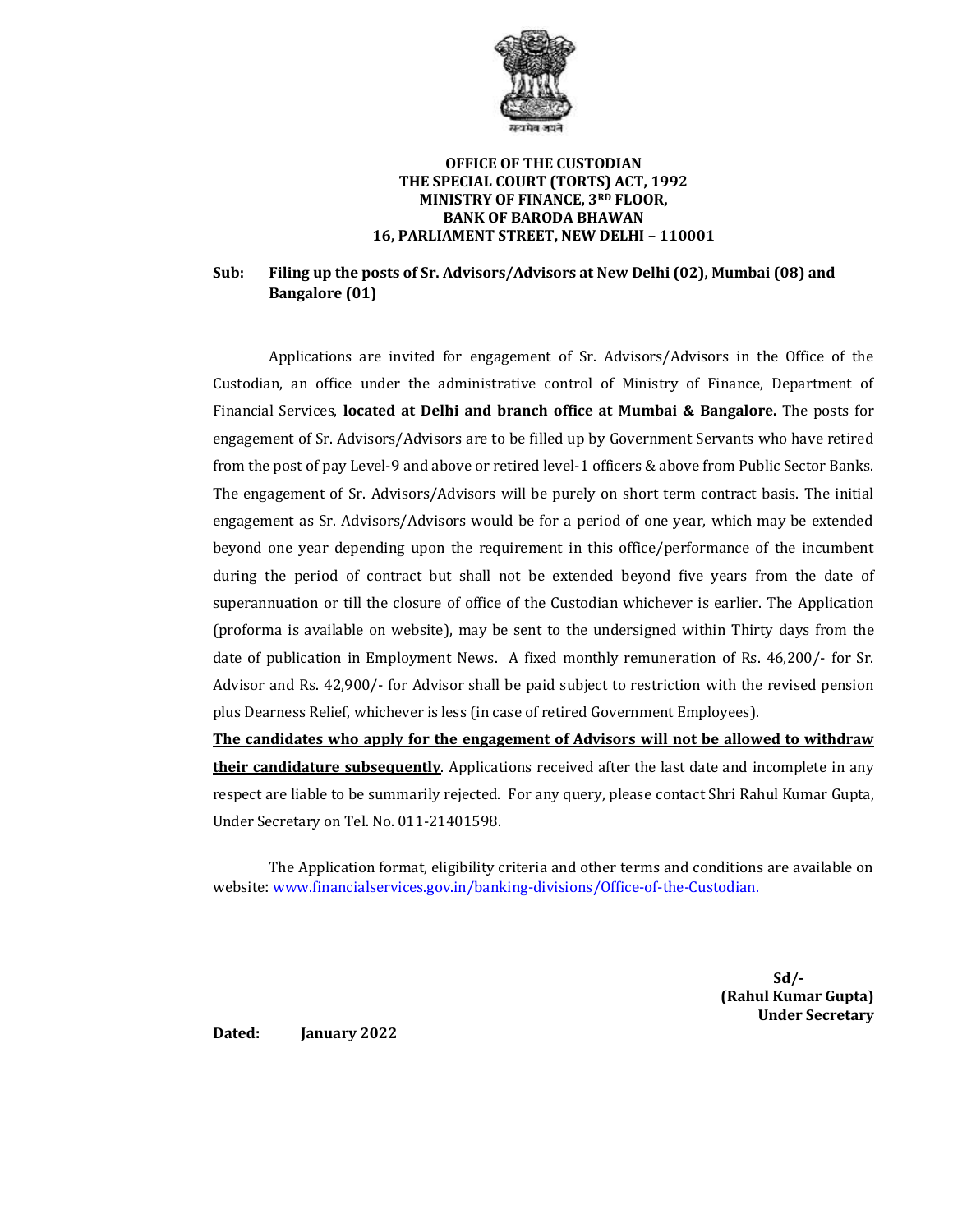### **Office of the Custodian, The Special Court (TORTS) Act, 1992, Department of Financial Services, Ministry of Finance, Government of India, 3rd Floor, Bank of Baroda Bhawan, 16, Parliament Street, New Delhi-110001**

## **Terms and Conditions for Engagement of Sr. Advisors/Advisors**

### **1. Eligibility and Job Description :**

- 1.1 The candidate should have retired from Central Government Ministries/Departments or Public Sector Bank having experience of functioning in Government organization or handling legal matter in the Bank.
- 1.2 The candidate who have retired from the Government from the post of pay Level-9 and above or retired level-1 officers & above from Public Sector Bank are eligible for engagement to the position of Sr. Advisors/Advisor.
- 1.3 The candidate should have good communication and interpersonal skills, fair knowledge of computer applications such MS Word, MS Excel and Power Point etc. and preferably Law graduate.
- 1.4 The candidate should have flair knowledge in noting/drafting, various establishment/finance related rules/regulations of Govt. of India and capable of handling Court matters.

#### **2. Period of Engagement:**

- 2.1 The engagement of Sr. Advisors/Advisors will be purely on short term contract basis. The initial engagement as Sr. Advisors/Advisors would be for a period of one year, beyond one year depending upon the requirement in this office/performance of the incumbent during the period of contract but shall not be extended beyond five years from the date of superannuation or till the closure of office of the Custodian whichever is earlier.
- 2.2 The engagement of Sr. Advisors/Advisors would be on full-time basis and they would not be permitted to take up any other assignment during the period of engagement of Advisors in the office of the Custodian, New Delhi/Mumbai/Bangalore.
- 2.3 The engagement of Sr. Advisors/Advisors would be of a temporary nature against the tasks assigned. The engagement can be cancelled or terminated at any time by office of the Custodian, New Delhi without assigning any reason.

#### **3. Age Limit**

3.1 Not more than 64 years of age on the last date of application.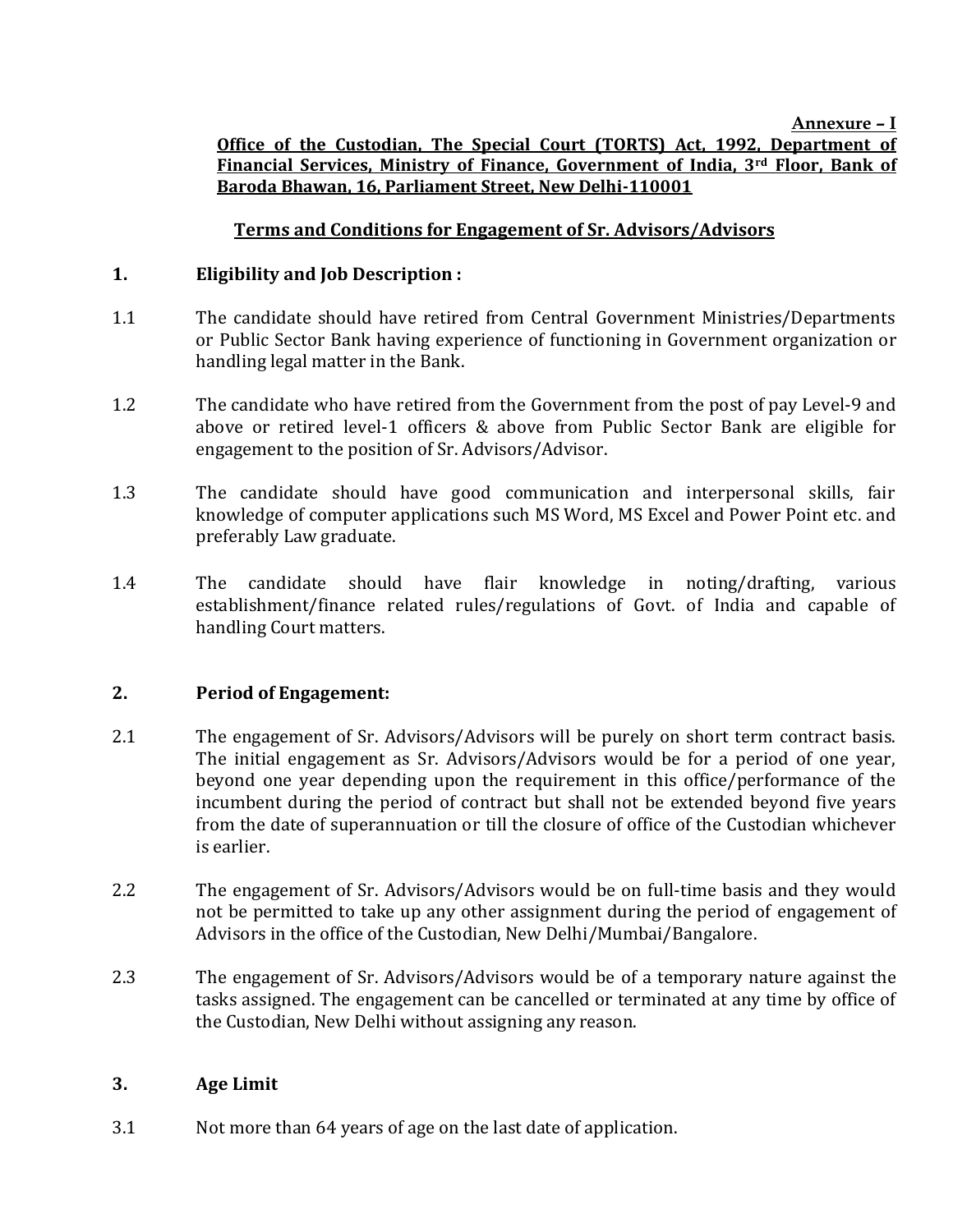#### **4. Remuneration**

- 4.1 A fixed monthly remuneration of Rs. 46,200/- for Sr. Advisor and Rs. 42,900/- for Advisor shall be paid subject to restriction with the revised pension plus Dearness Relief, whichever is less (in case of retired Government Employees).
- 4.2 No increment and Dearness Allowance shall be allowed during the term of the contract.

## **5. Working facilities to be provided:**

5.1 Only the basic facilities/infrastructure will be provided to the Sr. Advisors/Advisors. No Transport or Telephone/Internet facility at residence etc, shall be provided.

#### **6. Other entitlements of Advisors:**

- 6.1 Leave: Paid leave of absence will be allowed at the rate of 1.5 days for each completed month of service. Accumulation of leave beyond a calendar year shall not be allowed.
- 6.2 TA/DA: No TA/DA is admissible for joining the assignment or on its completion. The Consultant will be allowed TA/DA on official tour, if any, as per his/her entitlement at the time of retirement.
- 6.3 **Accommodation/HRA:** No accommodation or HRA will be provided by the office of the Custodian, New Delhi.
- 6.4 **Transportation Allowance:** No Transport Allowance shall be allowed.

#### **7. Working hours**

- 7.1 The Sr. Advisors/Advisors shall have to work as per the working hours of the office of the Custodian, New Delhi, Mumbai/Bangalore. However, depending on the exigency of work, one may be required to come early or sit late after office hours to complete the time bound work or attend office on holidays. No extra remuneration would be payable if work requires late sitting or coming on holidays.
- 7.2 The Sr. Advisors/Advisors will be required to mark their attendance in the Register as provided by office of the Custodian.

# **8. Tax deduction at Source (TDS)**

8.1 Income Tax or any other tax liable to be deducted, as per the prevailing rules, will be deducted at source before effecting the payment of remuneration.

#### **9. Confidentiality of data and document**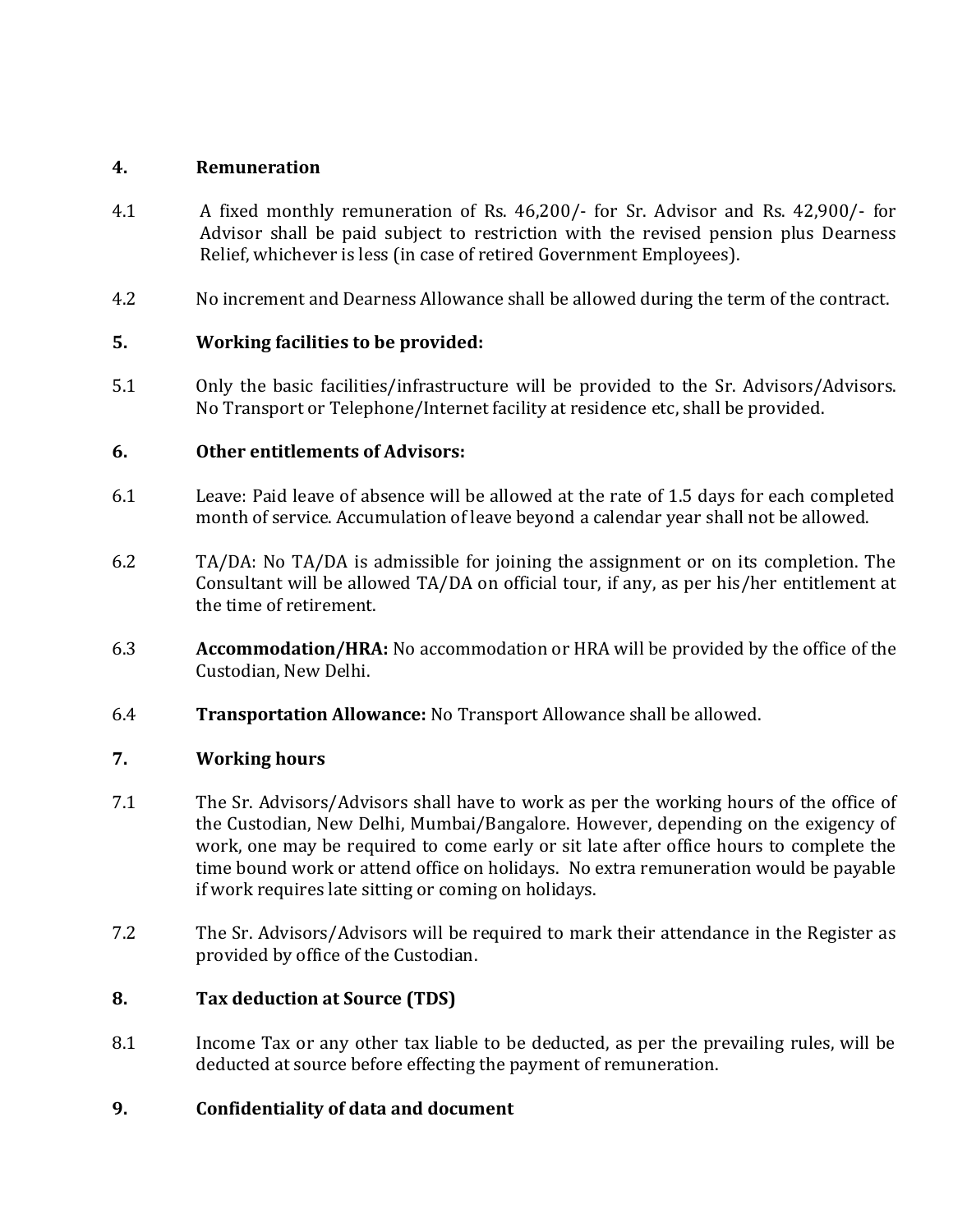9.1 The Sr. Advisors/Advisors shall not utilize or publish or disclose or part with, to a third party, any data or statistics or proceedings or information gathered during the course of the assignment for the office, without the express written consent of this office. The Sr. Advisors/Advisors shall be bound to hand over the entire set of records of assignments to the office on or before the expiry of the contract and before the final payment is released by the office.

### **10. Conflict of Interest**

10.1 The Sr. Advisors/Advisors engaged by this office, shall in no case represent or give opinion or advice to others in any matter which is adverse to the interest of this office. No Advisor would be permitted to take up any other assignment during the period of course.

## **11. Termination of service**

- 11.1 Office of the Custodian, New Delhi may terminate the services of the Sr. Advisors/Advisor (s), if:
- 11.1.1 The Sr. Advisors/Advisor is unable to accomplish the assigned works.
- 11.1.2 Quality of the accomplished work is not to the satisfaction of the Sr. Officers of the office of the Custodian.
- 11.1.3 The Sr. Advisor/Advisor fails in timely achievement of the milestones as decided by office of the Custodian.
- 11.1.4 The Sr. Advisor /Advisor is found lacking in honesty and integrity.
- 11.1.5 The requirement of Sr. Advisor /Advisor for the work assigned ceased to exist.
- 11.2 The services can be terminated by the office of the Custodian without giving notice in writing from either side. The termination will be without prejudice to either party's rights accrued before termination.

#### **12. Accident, Injury, etc. during the period of engagement**

12.1 Office of the Custodian shall not be responsible for any loss, accident, damage, injury suffered by the Sr. Advisor /Advisor whatsoever arising in or out of the execution of his work, including travel.

#### **13. Rights of Office of the Custodian**

13.1 Office of the Custodian, New Delhi reserves the right to cancel and not to proceed in the matter for engagement of Sr. Advisors/Advisors at any stage without giving any reason, whatsoever.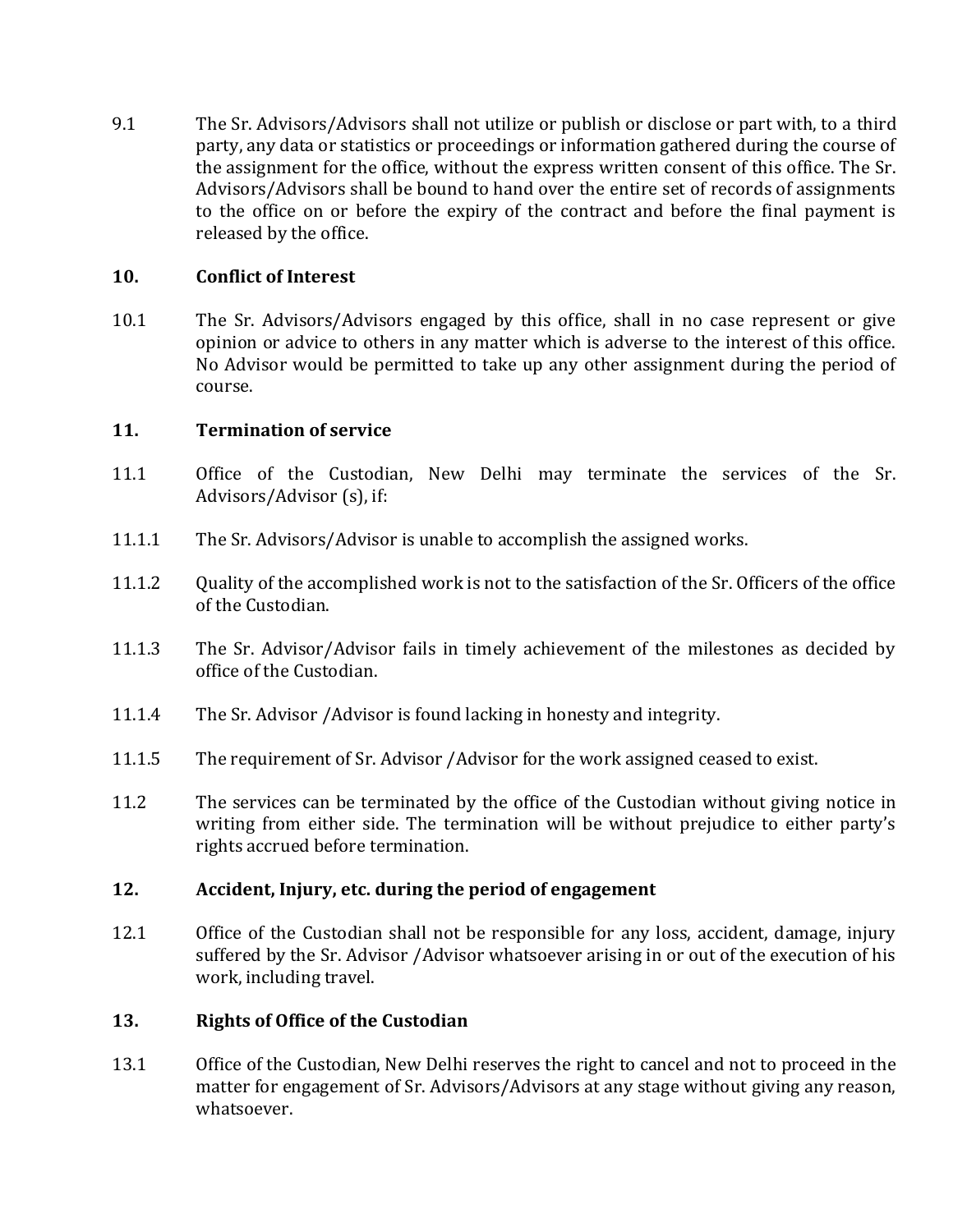# **Annexure – II**

# **Application for engagement of Sr. Advisor/Advisors in the Office of the Custodian, New Delhi**

| 1.  | Full Name (in Block Letters)                                                                |  | Recent passport<br>size photograph |  |
|-----|---------------------------------------------------------------------------------------------|--|------------------------------------|--|
| 2.  | Father's/Husband Name                                                                       |  |                                    |  |
| 3.  | Date of Birth                                                                               |  |                                    |  |
| 4.  | Contact Details (Mobile/Tel & Email ID)                                                     |  |                                    |  |
| 5.  | Station & Post Applied for                                                                  |  |                                    |  |
| 6.  | <b>Permanent Address</b>                                                                    |  |                                    |  |
| 7.  | Address for communication                                                                   |  |                                    |  |
| 8.  | Age as on date                                                                              |  |                                    |  |
| 9.  | Whether belongs to SC/ST/OBC                                                                |  |                                    |  |
| 10. | Whether Physically handicapped                                                              |  |                                    |  |
| 11. | Date of retirement and the post<br>from which retired (Enclose copy<br>of retirement order) |  |                                    |  |
| 12. | Name of the Ministry/Department/Bank :<br>from which retired                                |  |                                    |  |
| 13. | Last Pay Drawn (Please enclose copy)                                                        |  |                                    |  |
| 14. | Education qualification (s)                                                                 |  |                                    |  |
| 15. | P.P.O. No. (Please enclose copy of PPO)                                                     |  |                                    |  |
| 16. | Details of computer knowledge                                                               |  |                                    |  |
| 17. | Details of experience (Add separate sheet, if required).                                    |  |                                    |  |

| Name of employer  | Name of the post with pay | From | <b>Period</b> | <b>Brief description nature of</b> |
|-------------------|---------------------------|------|---------------|------------------------------------|
| (Ministry/Deptt.) | scale                     |      | To            | duties performed                   |
|                   |                           |      |               |                                    |